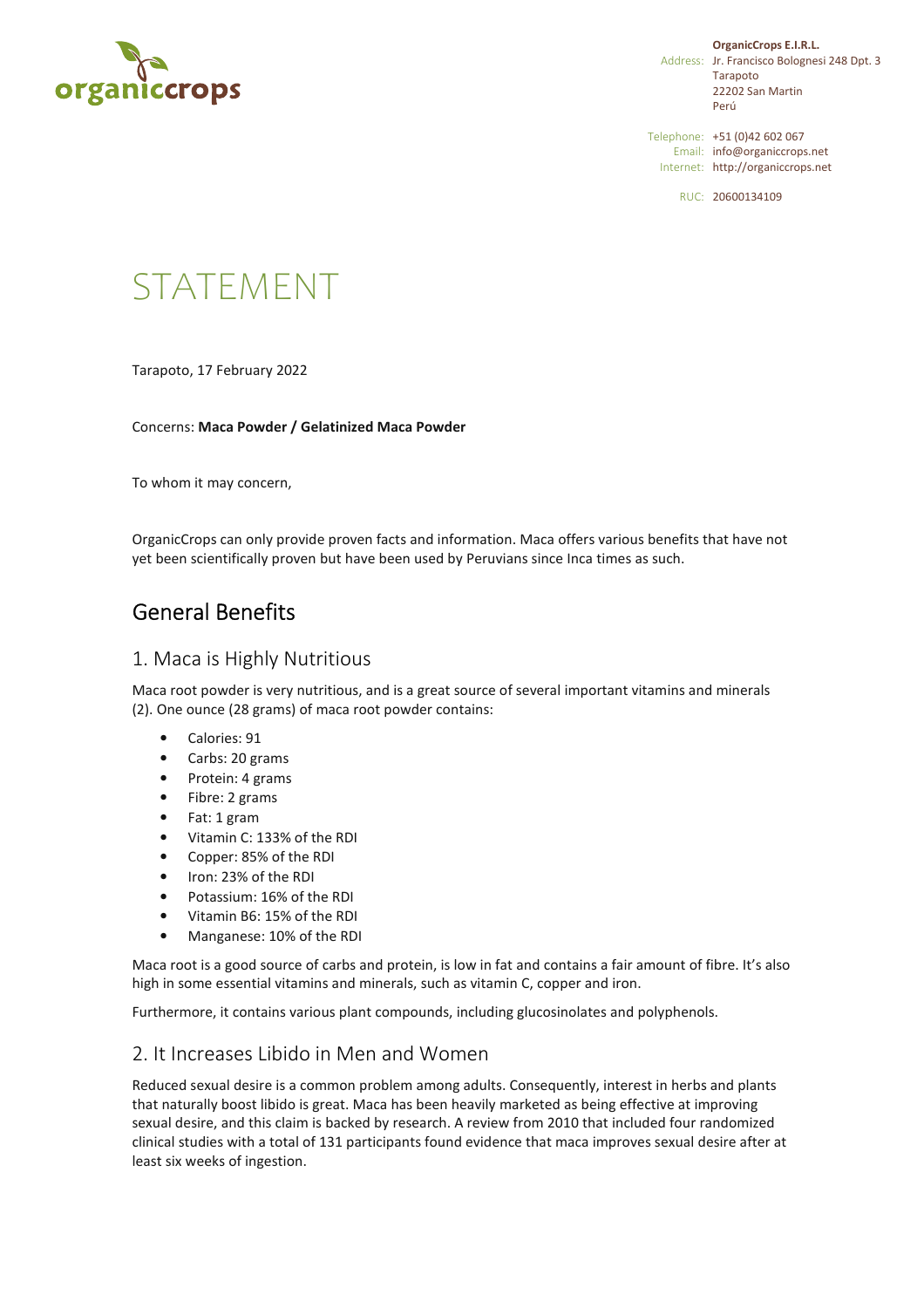

# 3. It May Increase Fertility in Men

When it comes to male fertility, sperm quality and quantity is very important. There is some evidence that maca root increases men's fertility. A recent review summarized the findings of five small studies. It showed that maca improved semen quality in both infertile and healthy men.

One of the studies reviewed included nine healthy men. After consuming maca for four months, researchers detected an increase in the volume, count and motility of sperm.

### 4. Maca Can Improve Your Mood

Several studies have shown that maca can enhance your mood.

It's been associated with reduced anxiety and symptoms of depression, particularly in menopausal women. Maca contains plant compounds called flavonoids, which have been suggested to be at least partly responsible for these psychological benefits.

# 5. It May Boost Sports Performance and Energy

Maca root powder is a popular supplement among bodybuilders and athletes.

It has been claimed to help you gain muscle, increase strength, boost energy and improve exercise performance. Also, some animal studies indicate that it enhances endurance performance.

Moreover, one small study in eight male cyclists found that they improved the time it took them to complete a nearly 25-mile (40-km) bike ride after 14 days of supplementing with maca extract.

Currently, there is no scientific evidence to confirm any benefits for muscle mass or strength.

# 6. It May Improve Learning and Memory

Maca may improve brain function. In fact, it has traditionally been used by natives in Peru to improve children's performance in school. In animal studies, maca has improved learning and memory in rodents that have memory impairment. In this regard, black maca appears to be more effective than other varieties.

### 7. It May Reduce Prostate Size

The prostate is a gland only found in men. Enlargement of the prostate gland, also known as benign prostatic hyperplasia (BPH), is common in aging men (31). A larger prostate can cause various problems with passing urine, as it surrounds the tube through which urine is removed from the body.

Interestingly, a few studies in rodents suggest that red maca reduces prostate size.

It has been proposed that the effect of red maca on the prostate is linked to its high amount of glucosinolates. These substances are also associated with a reduced risk of prostate cancer.

# Maca for Women

For women, the benefits of regular maca consumption are substantial. While maca benefits both men and women, we're going to focus specifically on how it can boost female quality of life. The following benefits of maca for women are now supported by modern research.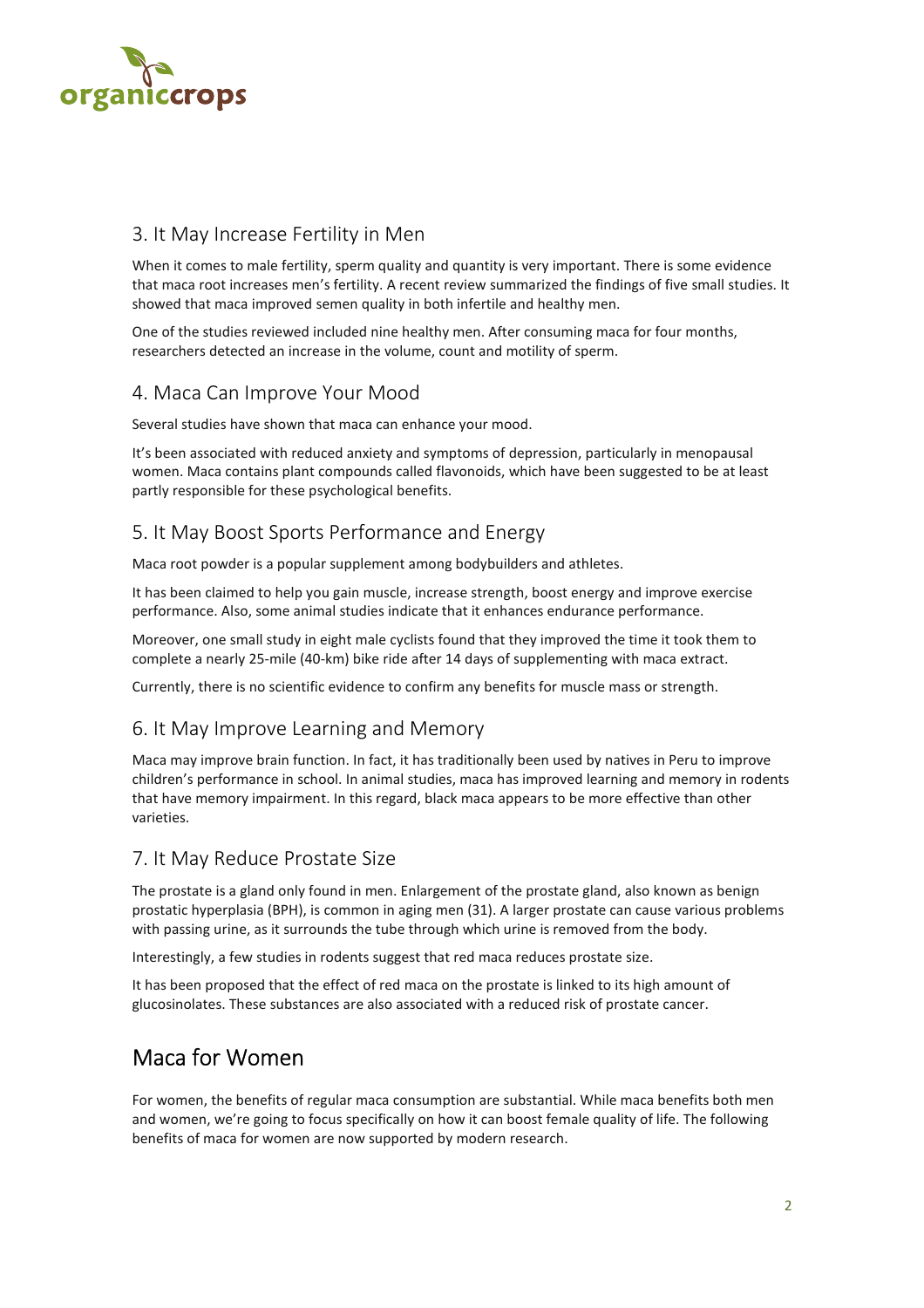

# 1. Normalizes Menopause Symptoms

Maca root has been used extensively as a hormone balancer, and research shows that its high nutrient density and phytochemical content may be the underlying contributors to this effect. Researchers observed that a maca root supplement helped modulate many common symptoms of menopause, such as hot flashes, sleep disruptions, night sweats, and depression. A similar study found women who took maca root enjoyed significant relief from symptoms associated with menopause.

### 2. Improves Sexual Function

Female sexual dysfunction depends on a multitude of factors, with the woman's age, lifestyle, and medical/nutritional status being the primary elements. Although conventional medicine has created pharmaceutical agents designed to increase sexual desire and satisfaction in women, these products are often laden with side effects that can create more problems than previously existed.

One study examined the effectiveness of maca supplementation for remedying sexual dysfunction in women as a result of taking SSRIs, commonly-prescribed antidepressants. Women in the study enjoyed an improvement in sexual satisfaction when taking the highest dose of three grams per day.

# 3. Aphrodisiac

While research is sparse on its effectiveness for being a sure-fire aphrodisiac, some small-scale studies indicate maca's possible use in the bedroom. Not surprisingly, maca root has a centuries-long reputation for being a powerful aphrodisiac. Loaded with minerals like zinc, iodine, and essential fatty acids, maca may balance sex hormones and may also improve mood. With a healthy mood and balanced hormone levels, arousal is usually much easier to achieve.

### 4. Supports Mood

Nutrition research shows that natural fatty acids found in foods, including maca root, is necessary for supporting mood and overall brain health. An examination of maca's protective effect for the brain has shown promising results, offering many researchers hope for finding a natural alternative to cognitiveenhancement drugs. Fatty acids in maca root support brain function, which may be responsible for stabilizing analytical skills, cognitive function, and rational thinking. Many doctors focused on holistic wellness often recommended omega-3 fatty acids (like the ones found in maca) as a first step toward alleviating certain symptoms associated with depression, anxiety, and stress.

# 5. Fertility

Infertility is a growing concern for both women and men, so it's no surprise many people today turn to natural alternatives for improving fertility. So far, research has only examined maca root's impact on fertility in animals, but much of the research shows promising results. Animal studies support maca's traditional use as a fertility enhancer, especially for females, particularly its ability to increase serum luteinizing hormone in the pituitary gland. This hormone is associated with fertility and other factors in the body.

# 6. Maintains Bone Density

Maintaining bone density is a common problem for many women as they age. Studies of maca's effect on menopausal symptoms have found that it increases important marker's associated with bone